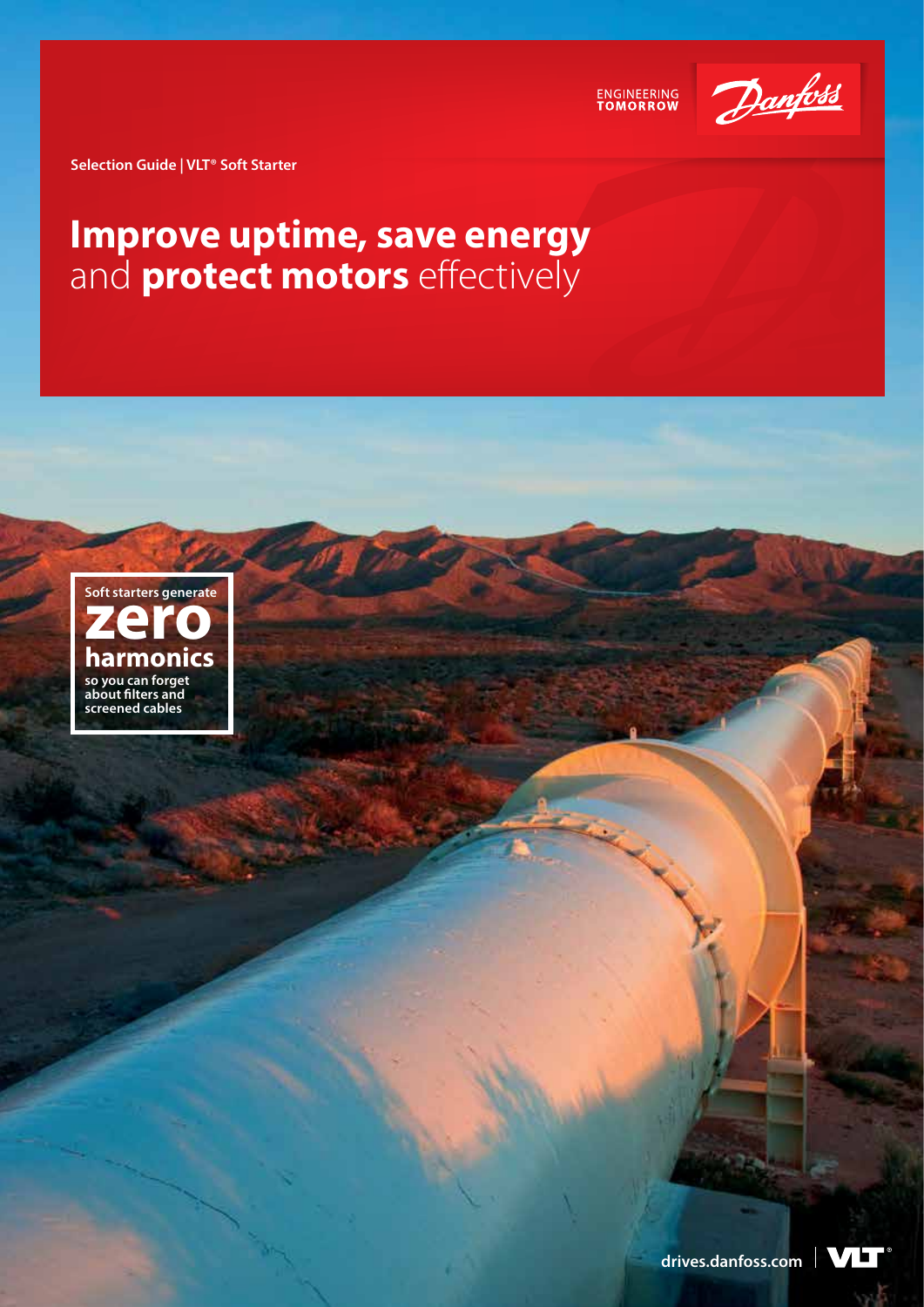

# When to use a soft starter

Need more uptime and less maintenance? Then install a soft starter on your direct-on-line (DOL) or start-delta installation.

Payback is fast and you get these additional benefits:

- $\blacksquare$  Lower inrush current reduces mechanical stress – and minimizes penalty from the utility company
- Extended system lifetime due to reduced wear on
	- Motor
	- Power cables
	- Electrical distribution system
- $\blacksquare$  Reduced water hammer in pump applications. For more application benefits, see pages 4 and 5.
- $\blacksquare$  After start-up, you can bypass the soft starter, switching over to run direct-on-line.

After initial start-up, running DOL saves energy, by reducing losses and thus reducing cooling requirements. Danfoss provides an easy solution for switching back and forth to DOL – the VLT® Soft Starter MCD 500 with integrated bypass.

## **More protection, less space**

Select a Danfoss soft starter to win unique benefits:

■ Care for your motor and soft starter – get good motor and soft starter protection value, with more protection features in the soft starter.

- $\blacksquare$  Save panel space with a very compact footprint
- $\blacksquare$  Integrate the soft starter with VLT® drives
- $\blacksquare$  Programme the soft starter via your PC using the VLT<sup>®</sup> Motion Control Tool MCT 10 set-up software\*
- $\blacksquare$  Enjoy the integrated bypass as standard for VLT® Soft Starter MCD 500 ratings up to 961 A

*\*Requires optional USB module*

#### **Why use a soft starter for speed control? Forget harmonics**

AC drives, also known as variable speed drives (VSD) work by changing the frequency input to the motor – and this causes harmonics on the supply network. Harmonics do not affect the AC drive itself. However, if not kept under control, harmonics can reduce performance and reliability of other equipment connected to the grid, such as generators and circuit breakers. The solution is to install filters and screened cables but even then the harmonic effect is not completely removed.

Therefore it's reassuring to know that a soft starter already fulfils all emission and immunity requirements laid out by the EMC directive. The soft starter does not change the frequency and therefore does not generate harmful

harmonics. So when using a soft starter there is no need to consider harmonics at all.

### **Reduce torque and current**

Using a soft starter you can adjust torque to the exact level required, whether or not the application is loaded. By reducing the starting torque, mechanical stress on equipment is alleviated, saving on service and maintenance costs.

The soft starter also reduces starting current which means you can avoid voltage drops in the network.

### **Save cost**

Soft starters cost up to one-tenth the price of high-power drives. So if your control requirements are covered by limiting current only at start and stop, with no need for constant acceleration and torque control, then there are significant savings to be won.

### **Save space**

Soft starters are smaller than AC drives and the difference becomes more significant the higher the amp rating gets. You can save on panel space.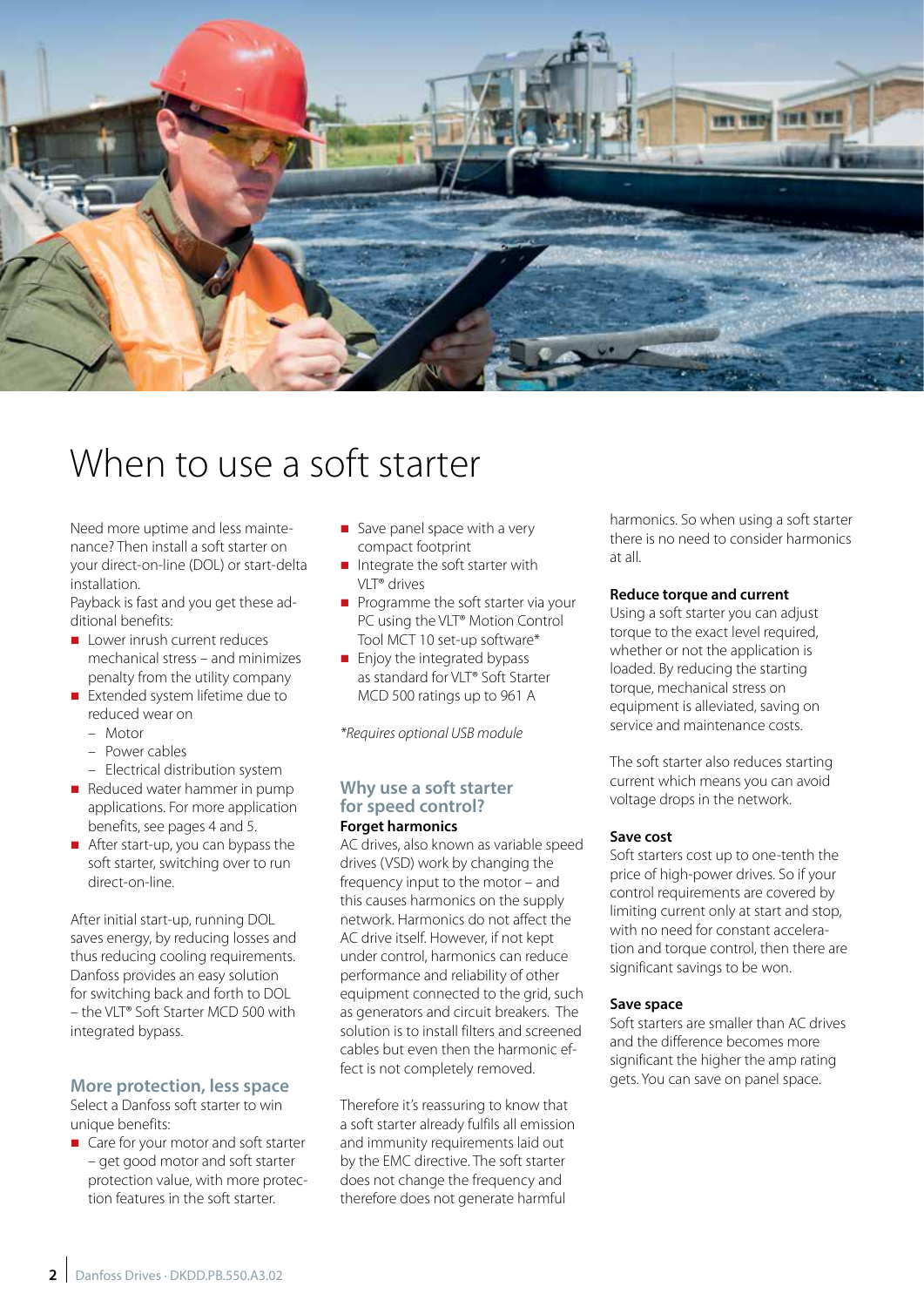# Integrated bypass – for all-round savings

The VLT® Soft Starter MCD 500 provides an integrated bypass to allow directon-line operation as an alternative. The integrated bypass offers multiple costsaving benefits.

## **Reduce heat loss**

Integrated bypass provides the opportunity to switch over to direct-online operation, after initial start-up via the soft starter. By running partially direct-on-line, you win the advantages of reduced losses and need for heat dissipation, thus saving energy due to decreased cooling requirements.

### **Save space**

The MCD 500 with integrated bypass takes up less panel space than a soft starter with an external contactor.

## **Save time**

With only six terminals instead of twelve, it is much faster to wire an MCD 500 with integrated bypass, than an alternative soft starter with external contactor. Less cable is required, which additionally reduces cost. Save even more time, by using the handy set-up software tool VLT® Motion Control Tool MCT 10 to configure the MCD 500 via PC. You can use the same set-up tool with VLT® drives.

## **Save energy – fast payback**

The soft starter with integrated bypass contactor saves space by comparison to an external contactor connected to a non-bypassed unit.

Select a soft starter with integrated bypass when you want to save costs. The payback time is just months, using the MCD 500 with integrated bypass. See how in this example:

## **Example**

In the example, a soft starter regulates a water pump, with motor specifications as follows:

## **Motor**

## **Estimated savings, non-bypassed versus bypassed**

Save more with bypass, compared to no bypass.

The energy saved depends on the relationship between ramping and running. The more the application is running the more the bypass will save – *see illustration.* 



*Cost saving using a bypass, showing the beneficial savings effect of increased running time and reduced ramping time.*

### **Integrated bypass versus external bypass**

Win back your investment faster with integrated bypass, compared to external bypass. The payback period is only a few months.

| <b>Investment</b><br>(indexed values)     | No bypass,<br><b>Direct-on-line</b> | Soft starter with<br>external bypass | Soft starter with integrated<br>bypass VLT <sup>®</sup> Soft Starter<br><b>MCD 500</b> |
|-------------------------------------------|-------------------------------------|--------------------------------------|----------------------------------------------------------------------------------------|
| Soft starter                              | 100                                 | 100                                  | 137                                                                                    |
| Bypass contactor + wiring<br>$+$ mounting | $\Omega$                            | 58                                   | $\Omega$                                                                               |
| Extra panel space, parts,<br>and labour   | 0                                   | 3                                    |                                                                                        |
| Total                                     | 100                                 | 161                                  | 137                                                                                    |
| Extra cost compared<br>to no bypass       |                                     | 61                                   | 37                                                                                     |
| Simple payback period<br><b>Imonthsl</b>  |                                     | 3.3                                  |                                                                                        |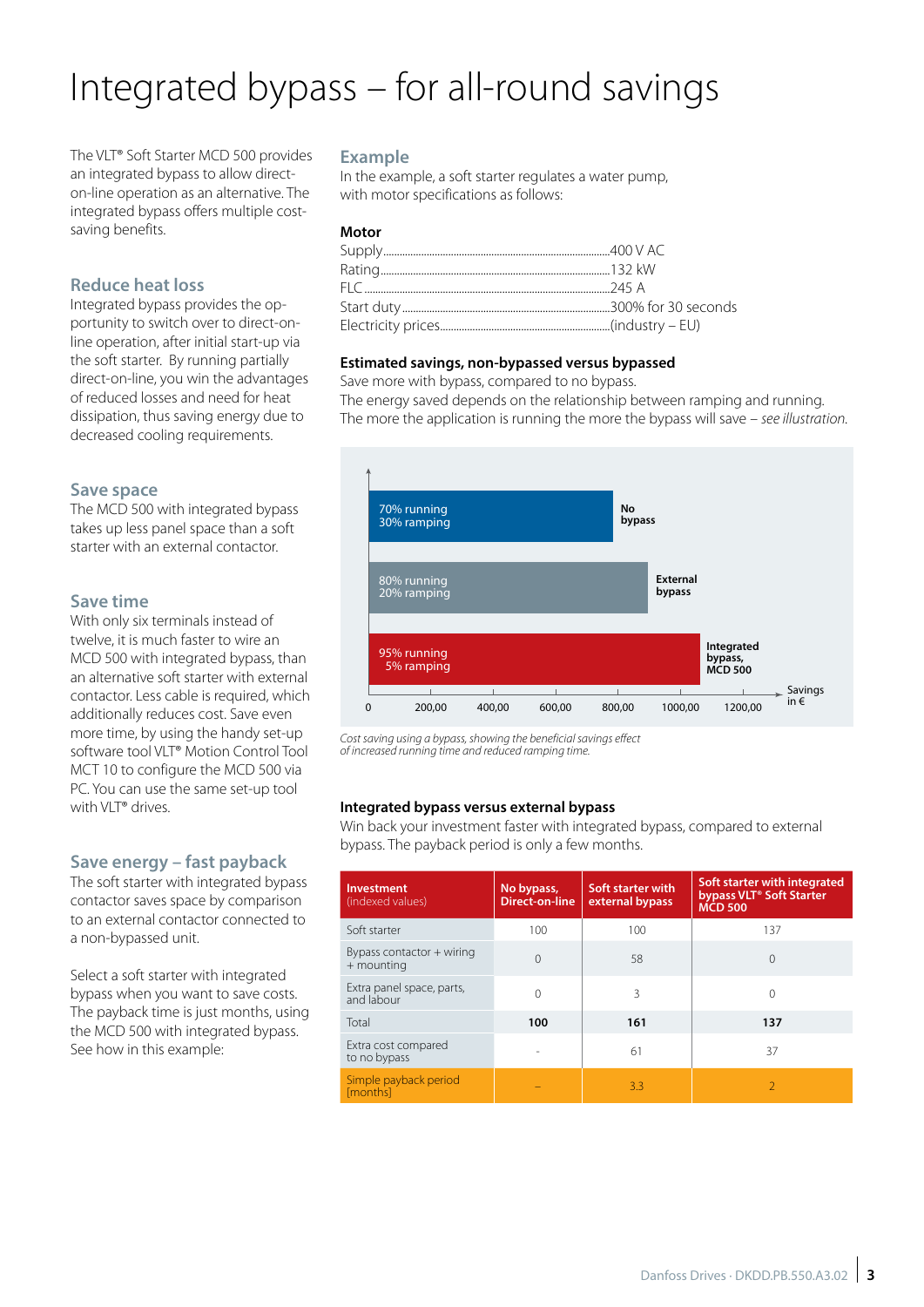

# Applications

## **Centrifugal pump – Water**

Need to reduce water pressure surges and mains supply disturbance at start-up? Then a gentle start using a soft starter is a good idea. It also provides a soft stop to control the effects of fluid hammer often associated with uncontrolled pump stop – ultimately extending pump life and reducing running costs. For new projects, build these savings in at design phase – there is no need to specify pressure surge tanks and motorized valves to cater for repetitive high-pressure surges. The minimum start current function reduces electrical disturbance on mains supply and limits demand on supply as well – reducing reticulation costs for example in farmland irrigation projects.

## **The soft starter**

- $\blacksquare$  Prevents motor overheating via integrated protection
- $\blacksquare$  Ensures that pump does not run in reverse, via start-up protection
- Detects blocked pipes or lack of fluid via undercurrent protection, thus preventing unnecessary pump damage

## **Centrifugal fan – HVAC**

Extend the life of centrifugal fans by adding a soft starter – to ensure gentle acceleration and deceleration, minimizing wear on coupling, belts, and bearings.

## **The soft starter**

- n Reduces electrical disturbance on the supply via a minimal start current
- $\blacksquare$  Prevents overheating of motor windings and body
- $\blacksquare$  Prevents starting when fan direction is reversed, avoiding damage
- $\blacksquare$  Trips in the event of excess start time, indicating a jammed or stalled fan, also providing early indication of bearing failure
- $\blacksquare$  Detects broken couplings and belts or clogged fan filter, via and optional trip or flag for motor undercurrent

To integrate the soft starter directly with a BMS, the VLT® Soft Starter MCD 500 supports monitoring fan loading, without the need for extra equipment an analog output.

## **Compressor – Protect your motor**

Has the compressor ever locked up, for instance due to entry of liquid ammonia? Using a soft starter, ongoing monitoring prevents damage to motor, compressor, and couplings in a lock up situation. Soft starters provide instant protection against motor overload, by tripping the motor immediately.

## **The soft starter**

- Enables load shedding before the soft starter trips, for compressor overload or motor overtemperature
- Trips to prevent motor damage when start-up time exceeds a preprogrammed limit, for example due to a jammed or stalled compressor
- Monitors the compressor load using a 0-20 mA/4-20 mA analog output
- Enables optimized compressor performance with dual speed dahlander motor control
- $\blacksquare$  Avoids short cycling via restart delay, promoting longer life of motor, compressor, and coupling
- $\blacksquare$  Is an easy retrofit for start/delta starters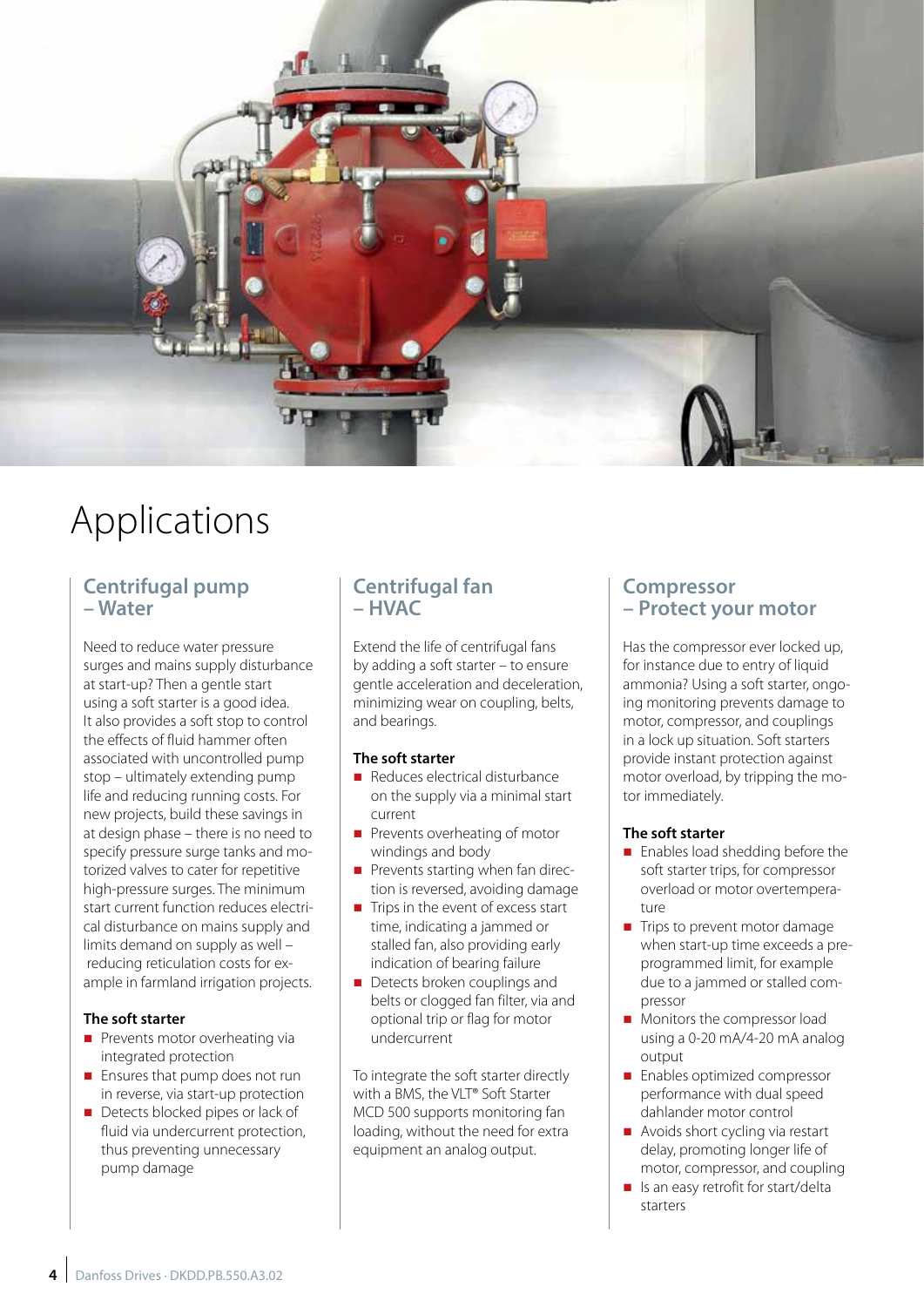



## **Conveyor belt – Food and beverage industries**

Extend the life of your conveyor belt, and gain the benefit of consis tent start-up regardless of whether the belt is loaded or not. The soft starter ensures gentle acceleration and deceleration, reducing risk of product damage due to jerky starts and sudden stops. It also protects the couplings, belts, and bearings against mechanical wear.

### **The soft starter**

- **n** Prevents conveyor belt slap during start
- Reduces stress on counterbalances and weights
- n Reduces electrical disturbance on the supply, via a minimum start current function
- $\blacksquare$  Provides protection against accidental running in reverse
- **n** Detects broken couplings or broken belts, and trips the motor immediately
- Detects overload, or a jammed or stalled conveyor, and protects equipment by tripping the motor immediately

## **Crusher and mill – Mining**

Maximise your crusher or mill throughput by installing a soft starter at the motor input. The soft starter allows the motor to operate at its upper thermal limit, while care fully monitoring thermal capacity to ensure motor protection. The crusher can then safely ride through tempo rary product overload situations

## **The soft starter**

- $\blacksquare$  Eliminates the need for special control equipment, by connect ing motor thermistors directly into the VLT® Soft Starter MCD 500 thermistor input
- $\blacksquare$  Extends the life of couplings, belts, and bearings by gentle start-up, minimizing torque transients
- Reduces electrical disturbance on the supply
- $\blacksquare$  Limits the demand on the supply, especially critical on remote sites supplied by generator sets
- **Prevents damage due to unin**tentional running in reverse, by preventing start when rotation of the 3-phase incoming supply changes
- $\blacksquare$  Detects broken couplings and broken crusher belts via under current protection, and trips to prevent further damage



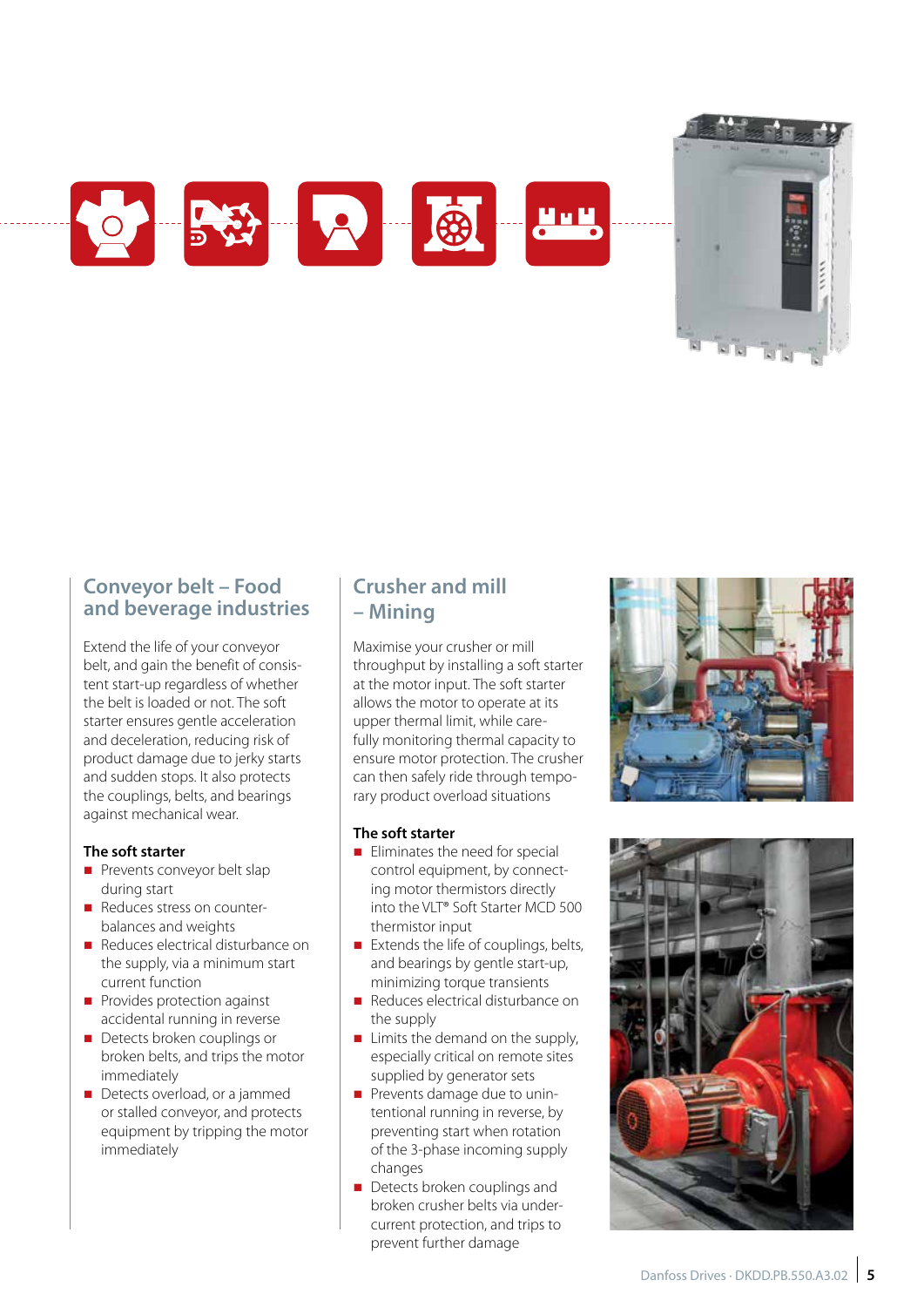# Soft starter guide: Find the right product for your application

|                             | <b>Application</b>                   | Inertia | <b>MCD100</b> | <b>MCD 201</b> | <b>MCD 202</b> | <b>MCD 500</b> |
|-----------------------------|--------------------------------------|---------|---------------|----------------|----------------|----------------|
| Water                       | Agitator                             | High    |               |                |                |                |
| ł                           | Centrifugal pump                     |         | ٠             | ٠              | ٠              | ٠              |
|                             | Compressor (Screw, unloaded)         |         | п             | ٠              |                | ш              |
|                             | Compressor (Reciprocating, unloaded) | High    |               |                |                | ٠              |
|                             | Conveyor                             | High    |               |                |                |                |
|                             | Fan (damped)                         |         | ٠             | ٠              | ٠              | ■              |
|                             | Fan (undamped)                       | High    |               |                |                |                |
|                             | Mixer                                | High    |               |                |                | ■              |
|                             | Positive displacement pump           | High    |               |                |                |                |
|                             | Submersible pump                     |         | ٠             | ٠              | ٠              | ٠              |
| Metals & mining             | Belt conveyor                        | High    |               |                |                | ш              |
|                             | Dust collector                       |         | ٠             | ٠              | ٠              |                |
|                             | Grinder                              |         | п             | п              |                |                |
|                             | Hammer mill                          | High    |               |                |                | п              |
|                             | Rock crusher                         | High    |               |                |                |                |
|                             | Roller conveyor                      |         | n,            | ٠              | ٠              | п              |
|                             | Roller mill                          | High    |               |                |                |                |
|                             | Tumbler                              | High    |               |                |                | ■              |
|                             | Wire draw machine                    | High    |               |                |                | п              |
| <b>Food processing</b>      | Bottle washer                        |         | ä,            | ٠              | ٠              | ٠              |
|                             | Centrifuge                           | High    |               |                |                |                |
|                             | Dryer                                | High    |               |                |                | ■              |
|                             | Mill                                 | High    |               |                |                |                |
|                             | Palletizer                           | High    |               |                |                | ٠              |
|                             | Separator                            | High    |               |                |                |                |
|                             | Slicer                               |         | ٠             | ٠              | ٠              | ٠              |
| Pulp & paper                | Dryer                                | High    |               |                |                | п              |
|                             | Re-pulper                            | High    |               |                |                | п              |
|                             | Shredder                             | High    |               |                |                |                |
| Petro-chemical              | <b>Ball mill</b>                     | High    |               |                |                | n,             |
|                             | Centrifuge                           | High    |               |                |                |                |
| H<br>Her                    | Extruder                             | High    |               |                |                | ٠              |
|                             | Screw conveyor                       | High    |               |                |                |                |
| Transport &<br>machine tool | <b>Ball mill</b>                     | High    |               |                |                | ٠              |
|                             | Grinder                              |         | Ē.            | ×              | ٠              |                |
| <u>uu u</u>                 | Material conveyor                    | High    |               |                |                | ٠              |
|                             | Palletizer                           | High    |               |                |                |                |
|                             | Press                                |         | ٠             | ٠              | ٠              | п              |
|                             | Roller mill                          | High    |               |                |                | π              |
|                             | Rotary table                         | High    |               |                |                | ٠              |
| Lumber & wood               | Bandsaw                              | High    |               |                |                | п              |
| products                    | Chipper                              | High    |               |                |                | ٠              |
|                             | Circular saw                         |         | r             | ٠              | п              |                |
|                             | Debarker                             |         | ٠             | ٠              | ٠              | ٠              |
|                             | Edger                                |         | ٠             | ٠              | ٠              | п              |
|                             | Hydraulic power pack                 |         | ٠             | ٠              | ٠              | ٠              |
|                             | Planer                               |         |               | ٠              | п              |                |
|                             | Sander                               | High    |               |                |                | ٠              |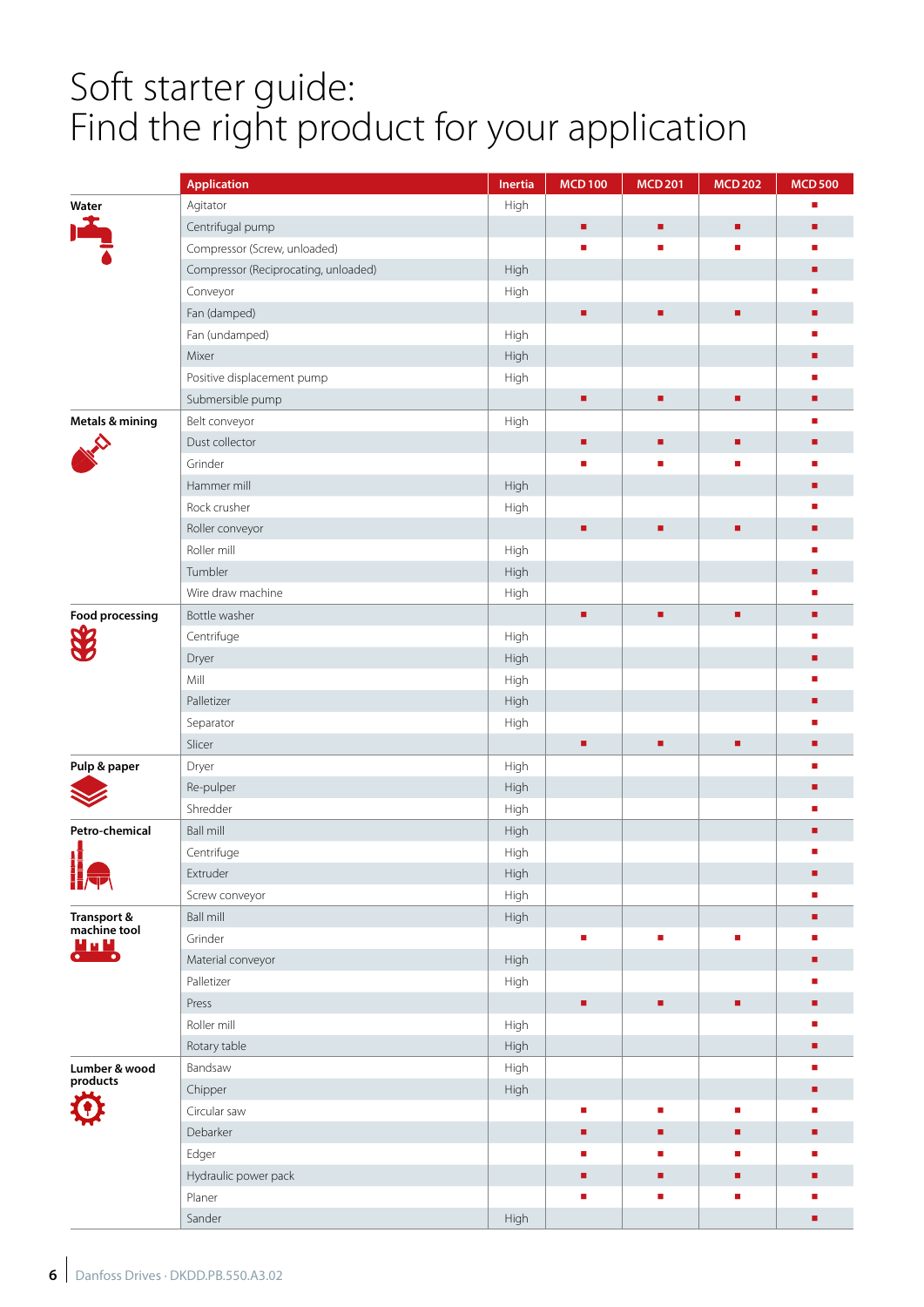## **Step 1.** Determine what kind of speed control you need

Consider first, whether start/stop control or continuous speed control is required. Then consider the scale of both initial investment and running costs.



If you selected an AC drive (VSD), read more about Danfoss VLT® and VACON® drives on **drives.danfoss.com**. If you selected a soft starter, then read on.



### **Direct-on-line (DOL) drawbacks**

- Wear on motor bearings
- Wear and tear on gearbox
- Water hammer

## **Step 2.** Match your application

Determine the size of the soft starter based on inertia level. *Refer to the Soft Starter guide on page 6.*

## **Step 3.** Match your needs

Find the right match between your application and the soft starter features you need. The guide recommends which model of Danfoss VLT® soft starter is best for the job:

- VLT® Soft Start Controller MCD 100
- VLT® Compact Starter MCD 201 or 202
- VLT® Soft Starter MCD 500

|                          | <b>MCD100</b>                        | <b>MCD 201</b>                          | <b>MCD 202</b>                         | <b>MCD500</b>                |  |
|--------------------------|--------------------------------------|-----------------------------------------|----------------------------------------|------------------------------|--|
| <b>Power size</b>        | $0.1 - 11$ kW                        | 7.5-110 kW                              | 7.5-110 kW                             | 7.5-850 kW                   |  |
| Start/stop               | Timed voltage ramp                   | Timed voltage ramp                      | Current limited started                | Adaptive Acc. Cont. (AAC)    |  |
| <b>Protection</b>        | None                                 | None                                    | 7 features                             | 19 features                  |  |
| <b>Outputs</b>           | None                                 | output relay                            | 2 output relay                         | 3 programmable outputs       |  |
| Control                  | 2 wire control/<br>3 rotary switches | 2-3 wire control/<br>3 rotary switches  | 2-3 wire control/<br>8 rotary switches | 8 language graphical display |  |
| <b>Options</b>           | None                                 | Fieldbus/remote display and PC software |                                        |                              |  |
| Initial cost,<br>indexed |                                      | 1.8                                     | 2.2                                    | 3.1                          |  |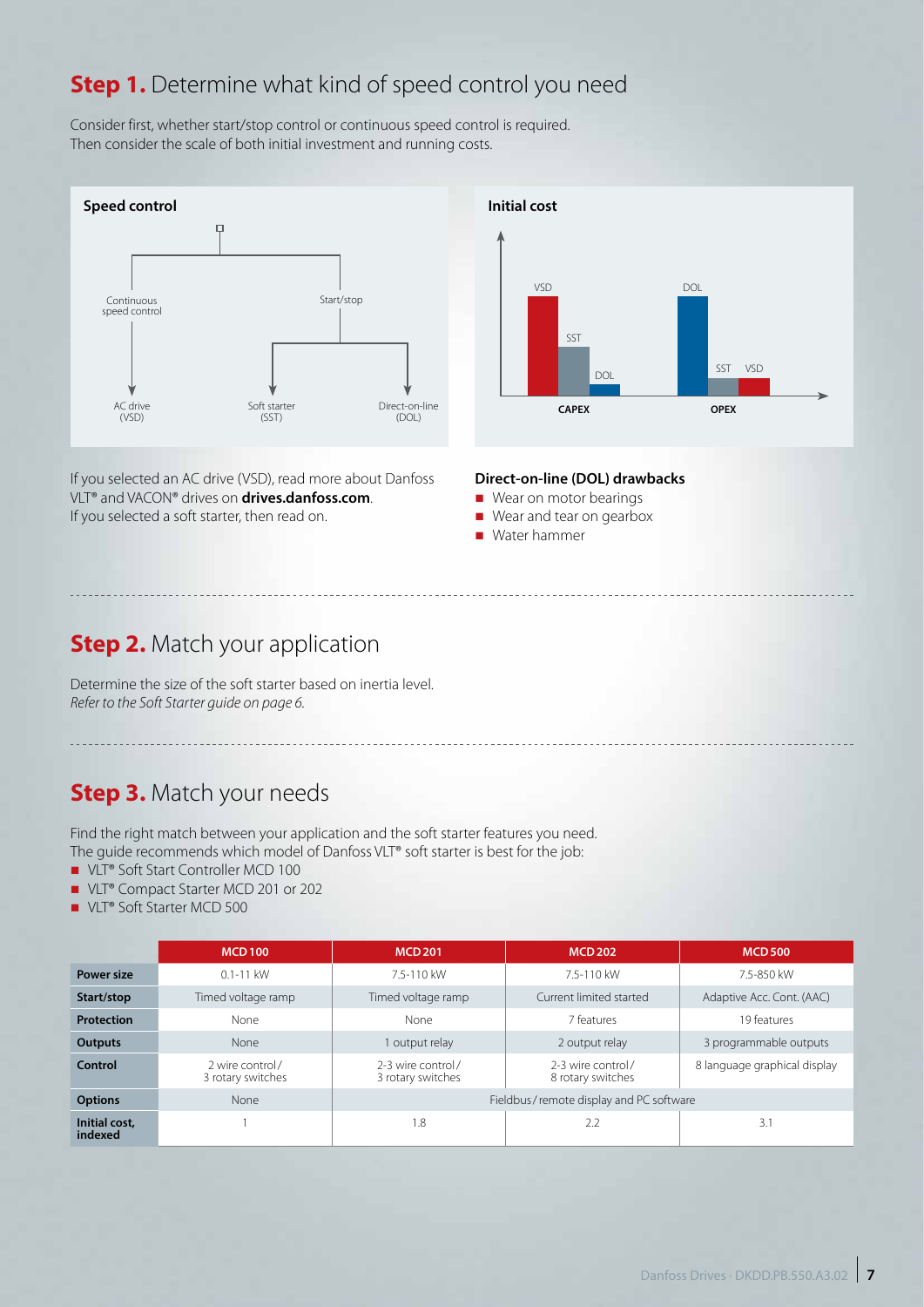# VLT® Soft Starter MCD 500

VLT® Soft Starter MCD 500 is a total motor starting solution. Current transformers measure motor current and provide feedback for controlled motor ramp profiles.

AAC, the Adaptive Acceleration Control, automatically employs the best starting and stopping profile for the application. Adaptive Acceleration Control means that for each start and stop, the soft starter compares and adapts the process to the chosen profile best suited to the application.

The VLT® Soft Starter MCD 500 has a four-line graphical display and a logic keypad making programming easy. Use the advanced setup to view operational status.

Three menu systems: Quick Menu, Application Setup and Main Menu provide the optimum programming approach.

#### **Power range**

21-1600 A, 7.5-850 kW (1.2 MW inside Delta Connection) Versions for 200-690 V AC



| <b>Feature</b>                                                                            | <b>Benefit</b>                                                                                                                                                           |
|-------------------------------------------------------------------------------------------|--------------------------------------------------------------------------------------------------------------------------------------------------------------------------|
| <b>User friendly</b>                                                                      |                                                                                                                                                                          |
| AAC Adaptive Acceleration Control                                                         | - Automatically adapts to the chosen starting<br>and stopping profile                                                                                                    |
| Adjustable bus bars allow for both top and<br>bottom entry (360 - 1600 A, 160 - 850 kW)   | - Space saving, less cable cost<br>and easy retrofitting                                                                                                                 |
| DC injection braking distributed evenly<br>over three phases                              | - Less installation cost and<br>less stress on the motor                                                                                                                 |
| Inside Delta (6-wire connection)                                                          | - Smaller soft starter can be selected<br>for the application                                                                                                            |
| Log menus, 99 events and trip log provide<br>information on events, trips and performance | - Eases analysis of the application                                                                                                                                      |
| Auto Reset                                                                                | - Less down-time                                                                                                                                                         |
| Jog (slow-speed operation)                                                                | - Application flexibility                                                                                                                                                |
| Second-order thermal model                                                                | - Allows motors to be used to their full potential<br>without damage from overloading                                                                                    |
| Internal bypass contactors<br>$(21 - 215 A, 961 A)$                                       | - Save space and wiring compared to external<br>bypass<br>- Very little heat dissipates when running.<br>Eliminates costly external fans, wiring<br>or bypass contactors |
| Auto-start/stop clock                                                                     | - Application flexibility                                                                                                                                                |
| Compact size<br>- amongst the smallest in their class                                     | - Saves space in cabinets and other<br>application set-ups                                                                                                               |
| 4-line graphical display                                                                  | - Optimum programming approach and setup<br>for viewing operational status                                                                                               |
| Multiple programming setup<br>(Standard Menu, Extended Menu, Quick Set)                   | - Simplifies the programming, but still holding<br>to maximum flexibility                                                                                                |
| Multiple languages                                                                        | - Serving the whole world                                                                                                                                                |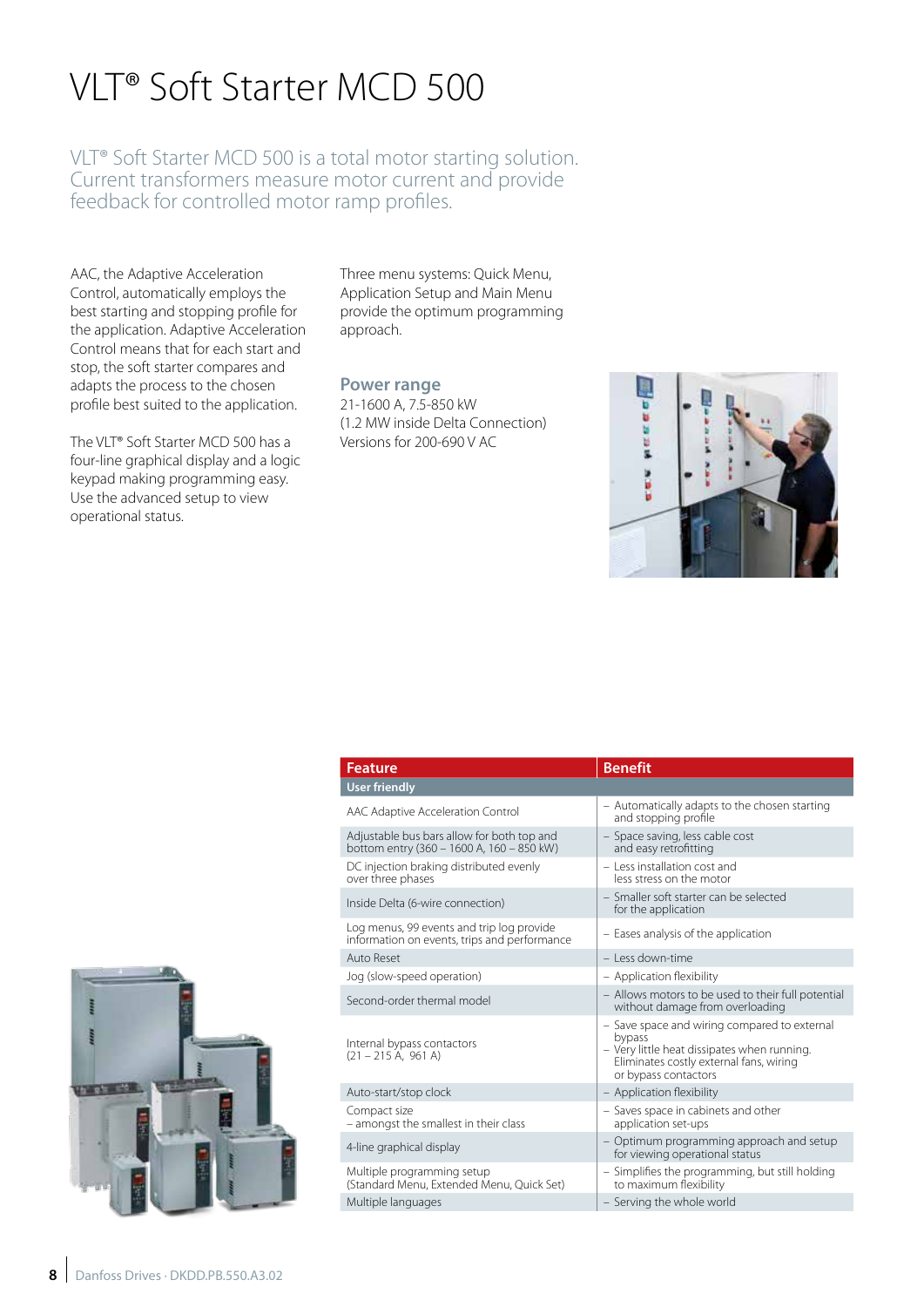

## VLT® Control Panel LCP 501

Everything you can do with the VLT® Soft Starter MCD 500 controls is also possible via the VLT® Control Panel LCP501.

Select a screen view set-up from one user-programmable and 7 standard views.

## **Language selection**

English, Chinese, German, Spanish, Portuguese, French, Italian, Russian.

The LCP501 is connected to the MCD500 by using a 3 m cable using a 9-pin (D-sub) plug and 3 m cable provided with the IP65 (NEMA12) door-mount kit.

Once connected, the soft starter asks whether you want to copy parameters from LCP to starter or starter to LCP (if different).

### **100% easy connection**

- The Modbus, PROFIBUS, EtherNet/IP and DeviceNet modules use another port on the MCD500, located at the side of the soft starter
- $\blacksquare$  Separate LCP 501 output at the bottom for 9 pin plug and 3 m cable
- One ordering number (LCP with door-mount kit and cable)
- $\blacksquare$  Plug & play connection, even when the soft starter is powered up
- $\Box$  One cable for power and communication
- Powered up by soft starter
- Copy of parameter set-up



#### **Starting**

- **n** AAC Adaptive Acceleration
- $C$ ontrol
- $\blacksquare$  Current Ramp
- Constant Current
- Kickstart

#### **Stopping**

- $\Box$  Coast to stop
- TVR Soft Stop
- **n** AAC Adaptive Deceleration Control
- $B^r$  Brake



*Three Adaptive Acceleration Control (AAC) start profiles; early, constant and late acceleration*



*Constant current/ current ramp – here shown with kickstart*

## **Dimensions**

| <b>Current rating</b><br>[A]       | Weight<br>[kg] | <b>Height</b><br>[mm] | <b>Width</b><br>[mm] | <b>Depth</b><br>[mm] | <b>Enclosure</b><br>size |  |
|------------------------------------|----------------|-----------------------|----------------------|----------------------|--------------------------|--|
| 21, 37, 43 and 53                  | 4.2            |                       |                      | 183                  |                          |  |
| 68                                 | 4.5            | 295                   | 150                  | 213                  | G1                       |  |
| 84, 89 and 105                     | 4.9            |                       |                      |                      |                          |  |
| 131, 141, 195 and 215              | 14.9           | 438                   | 275                  | 250                  | G <sub>2</sub>           |  |
| 245                                | 24             | 440                   | 424                  | 296                  | G3                       |  |
| 331 and 396                        | 30.2           |                       |                      |                      |                          |  |
| 469, 525, 632,<br>744, 826 and 961 | 60             | 640                   | 433                  | 295                  | G4                       |  |
| 1200, 1410 and 1600                | 120            | 856                   | 585                  | 364                  | G5                       |  |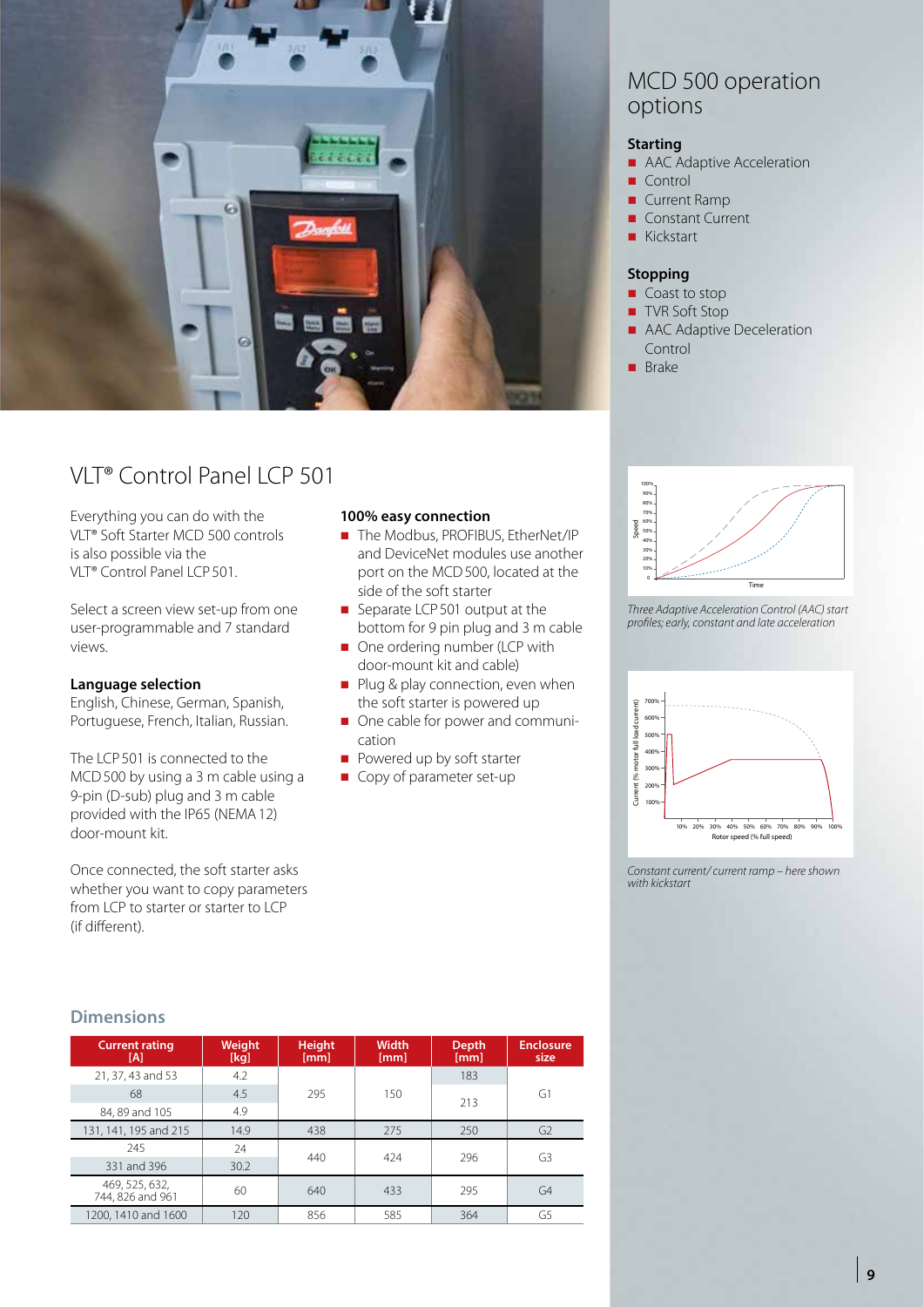# VLT® Compact Starter MCD 200

## VLT® Compact Starter MCD 200 series from Danfoss includes two soft starters in the power range 7.5-110 kW.

The series offers easy DIN rail mounting for sizes up to 30 kW, 2-wire or 3-wire start/stop control and excellent starting duty (4 x Ie for 6 seconds).

Heavy starting ratings at 4x Ie for 20 seconds.

Compatible with grounded delta power systems.

**Power range**  7.5 – 110 kW

## **Remote operation**

The dedicated remote operator kit facilitates remote operation of VLT® Compact Starter MCD 201 and VLT® Compact Starter MCD 202 .

The operator (IP54/NEMA12) is mounted on the cabinet front and allows remote control, status indication and motor monitoring of an individual VLT® Compact Starter using RS485 serial communication.



MCD 202 provides enhanced soft start functionality

 $\cup$ 

and various motor protection features

Ramp up

Initial current

Current limit

**MCD 202**

 $\mathbf{I}$ 



# M

 $\overline{a}$ 

| <b>Feature</b>                                             | <b>Benefit</b>                                                                                                                             |
|------------------------------------------------------------|--------------------------------------------------------------------------------------------------------------------------------------------|
| Small footprint and compact size                           | - Saves panel space                                                                                                                        |
| Built-in bypass                                            | - Minimizes installation cost and<br>eliminates power loss<br>- Reduces heat build up. Savings in<br>components, cooling, wiring and labor |
| Advanced accessories                                       | - Allows enhanced functionality                                                                                                            |
| Advanced SCR control algorithms<br>balance output waveform | - Allows more starts per hour,<br>at higher load                                                                                           |
| <b>Reliable</b>                                            | <b>Maximum up-time</b>                                                                                                                     |
| Essential motor protection (MCD 202)                       | - Reduces overall project investment                                                                                                       |
| Max. ambient temperature 60 °C<br>without derating         | - No external cooling or oversizing necessary                                                                                              |
| User friendly                                              | Save commissioning                                                                                                                         |
| Easy to install and use                                    |                                                                                                                                            |
| Easy DIN rail mounting for sizes up to 30 kW               | - Saves time and space                                                                                                                     |

Ramp down



## **Dimensions**

| Power range (400 V) | 7-30 kW | 37-55 kW | 75-110 kW |
|---------------------|---------|----------|-----------|
| <b>Height</b> [mm]  | 203     | 215      | 240       |
| Width [mm]          | 98      | 145      | 202       |
| <b>Depth</b> [mm]   | 165     | 193      | 214       |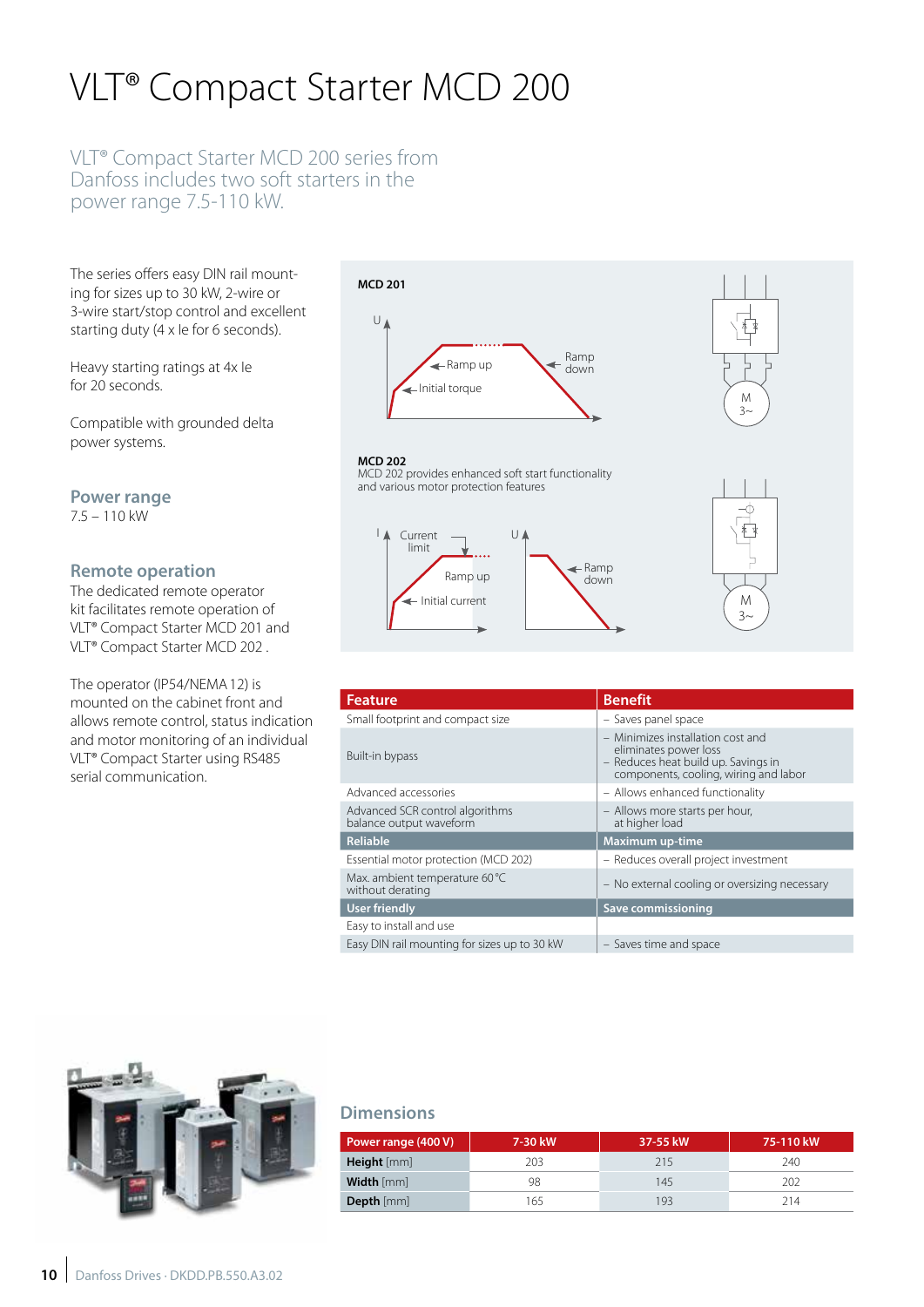# VLT® Soft Start Controller MCD 100

## VLT® Soft Start Controller MCD 100 is a cost-effective and extremely compact soft starter for AC motors up to 11 kW, due to a unique semiconductor design.

VLT® Soft Start Controller MCD 100 is a true "fit and forget" product. Selection can be made on the basis of the motor power – exactly as with traditional contactors.

VLT® Soft Start Controller MCD 100 products provide timed voltage ramp up and down. Ramp time can be individually adjusted with rotary switches from 0.4 to 10 seconds.

The start torque can be adjusted from 0 to 85% of the direct on-line torque.

All sizes are rated for line voltage up to 600 V AC.



| <b>Feature</b>                                                 | <b>Benefit</b>                                              |
|----------------------------------------------------------------|-------------------------------------------------------------|
| Small footprint and compact size                               | - Saves panel space                                         |
| Selection can be based on motor power                          | - Easy selection                                            |
| Universal control voltage                                      | - Simplifies selection<br>- Keeps stock at a minimum        |
| "Fit and forget" contactor design                              | - Simplifies installation<br>- Reduces required panel space |
| <b>Reliable</b>                                                | <b>Maximum up-time</b>                                      |
| Robust semiconductor design                                    | - Reliable operation                                        |
| Almost unlimited number of starts<br>per hour without derating | - Prevents unauthorized changes                             |
| Max. ambient temperature 50 °C<br>without derating             | - No external cooling or oversizing necessary               |
| <b>User friendly</b>                                           | Save commissioning and operating cost                       |
| Easy to install and use                                        | $-$ Saves times                                             |
| Digitally controlled rotary switches                           | - Secures precise settings and<br>simplifies installation   |
| Easy DIN rail mounting for sizes up to 30 kW                   | - Saves time and space                                      |



## **Dimensions**

| <b>Power range</b> | 1.5 kW | 7.5 kW | <b>11 kW</b> |
|--------------------|--------|--------|--------------|
| Height [mm]        | 102    | 110    | 10           |
| Width [mm]         | 22.5   | 45     | 90           |
| Depth [mm]         | 1235   | 128.1  | 128          |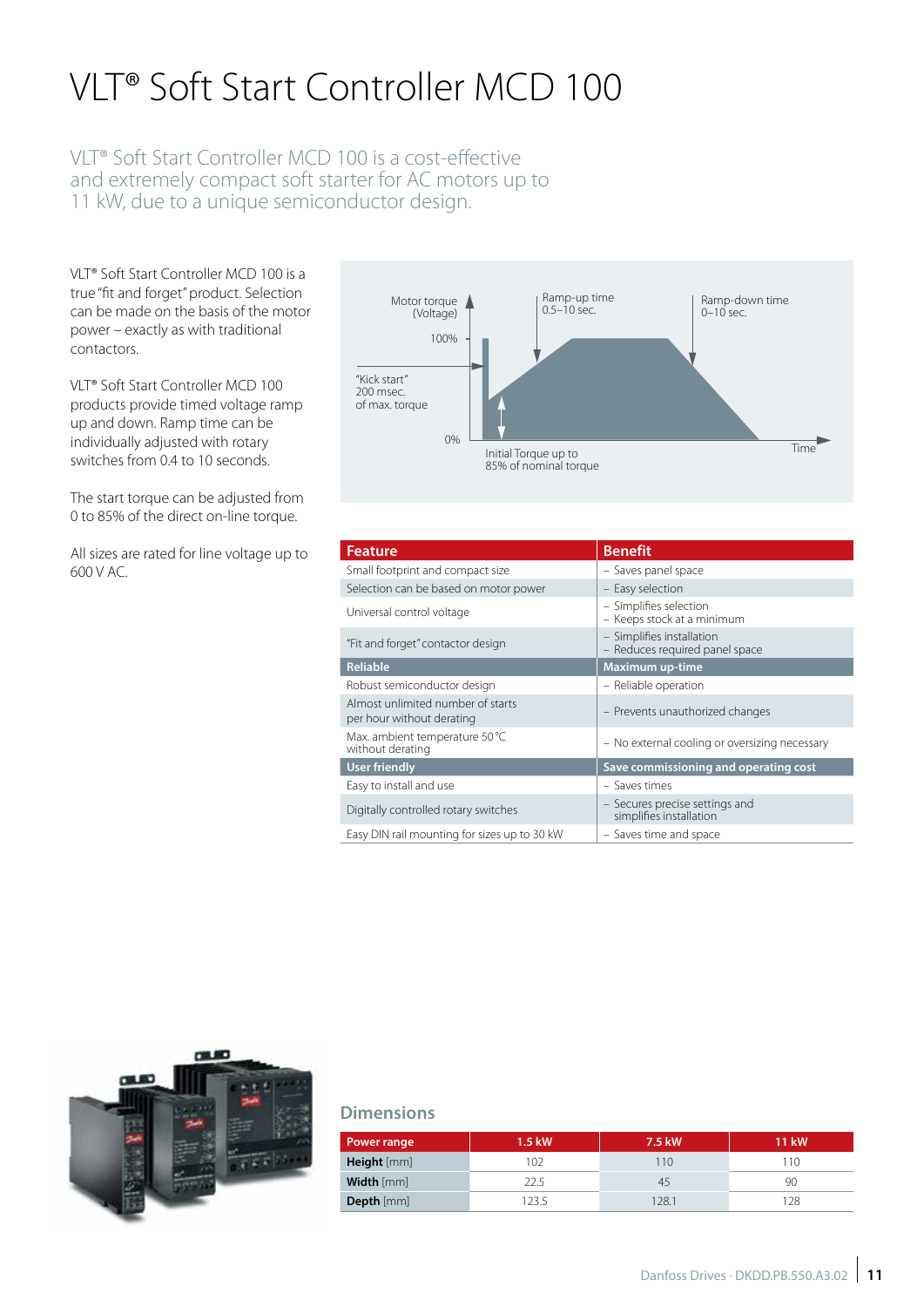# Serial communication

VLT® Compact Starter MCD 201 and 202, and VLT® Soft Starter MCD 500 come with optional plug-in modules for serial communication.

- **n** DeviceNet
- EtherNet/IP
- **n** PROFIBUS
- **n** Modbus RTU
- n USB

|                                       | <b>MCD100</b> | <b>MCD201</b> | <b>MCD 202</b> | <b>MCD500</b> |
|---------------------------------------|---------------|---------------|----------------|---------------|
| Start/stop, reset                     |               |               |                |               |
| LED for start, run, trip              |               |               |                |               |
| Trip codes                            |               |               |                |               |
| Current display                       |               |               |                |               |
| Motor temperature display             |               |               |                |               |
| $4 - 20$ mA output                    |               |               |                |               |
| Programming keypad, graphical display |               |               |                |               |

# Ordering typecode

## **VLT® Soft Starter MCD500**

|                  |  | $[1]$    | $[2]$ | $[3]$ | $[4]$ | $[5]$     | [6]                               |  |
|------------------|--|----------|-------|-------|-------|-----------|-----------------------------------|--|
| $MCD$ 5 -        |  |          |       | T     | G     | $X =$     | $-$ C $V$                         |  |
|                  |  |          |       |       |       |           |                                   |  |
| $[1]$ FLC, $[A]$ |  |          |       |       |       | 0428      |                                   |  |
| 0021             |  |          |       |       |       | 0469      |                                   |  |
| 0037             |  |          |       |       |       | 0525      |                                   |  |
| 0043             |  |          |       |       |       | 0595      |                                   |  |
| 0053             |  |          |       |       |       | 0619      |                                   |  |
| 0068             |  |          |       |       |       | 0632      |                                   |  |
| 0084             |  |          |       |       |       | 0744      |                                   |  |
| 0089             |  |          |       |       |       | 0790      | <b>FLC, [A]</b>                   |  |
| 0105             |  |          |       |       |       | 0826      |                                   |  |
| 0131             |  | FLC, [A] |       |       |       |           |                                   |  |
| 0141             |  |          |       |       |       | 0961      |                                   |  |
| 0195             |  |          |       |       |       | 1200      |                                   |  |
| 0215             |  |          |       |       |       | 1410      |                                   |  |
| 0245             |  |          |       |       |       | 1600      |                                   |  |
| 0331             |  |          |       |       |       |           | [2] Bypass indication             |  |
| 0396             |  |          |       |       |       | B         | With internal bypass contactor    |  |
| 0360             |  |          |       |       |       | $\subset$ | Without internal bypass contactor |  |
| 0380             |  |          |       |       |       |           | (continuous)                      |  |

|                          | [3] Supply voltage  |
|--------------------------|---------------------|
| 5                        | 200-525 V AC        |
| 7                        | 380-690 V AC        |
| [4] Enclosure            |                     |
| 1                        | Enclosure size 1    |
| $\overline{\phantom{0}}$ | Enclosure size 2    |
| 3                        | Enclosure size 3    |
| $\overline{4}$           | Enclosure size 4    |
| 5                        | Enclosure size 5    |
| [5] IP rating            |                     |
| 00                       | IP <sub>00</sub>    |
| 20                       | IP <sub>20</sub>    |
|                          | [6] Control voltage |
|                          | 24 V AC or 24 V DC  |
| $\mathcal{P}$            | 110 or 220 V AC     |
|                          |                     |

## **VLT® Compact Starter MCD200**

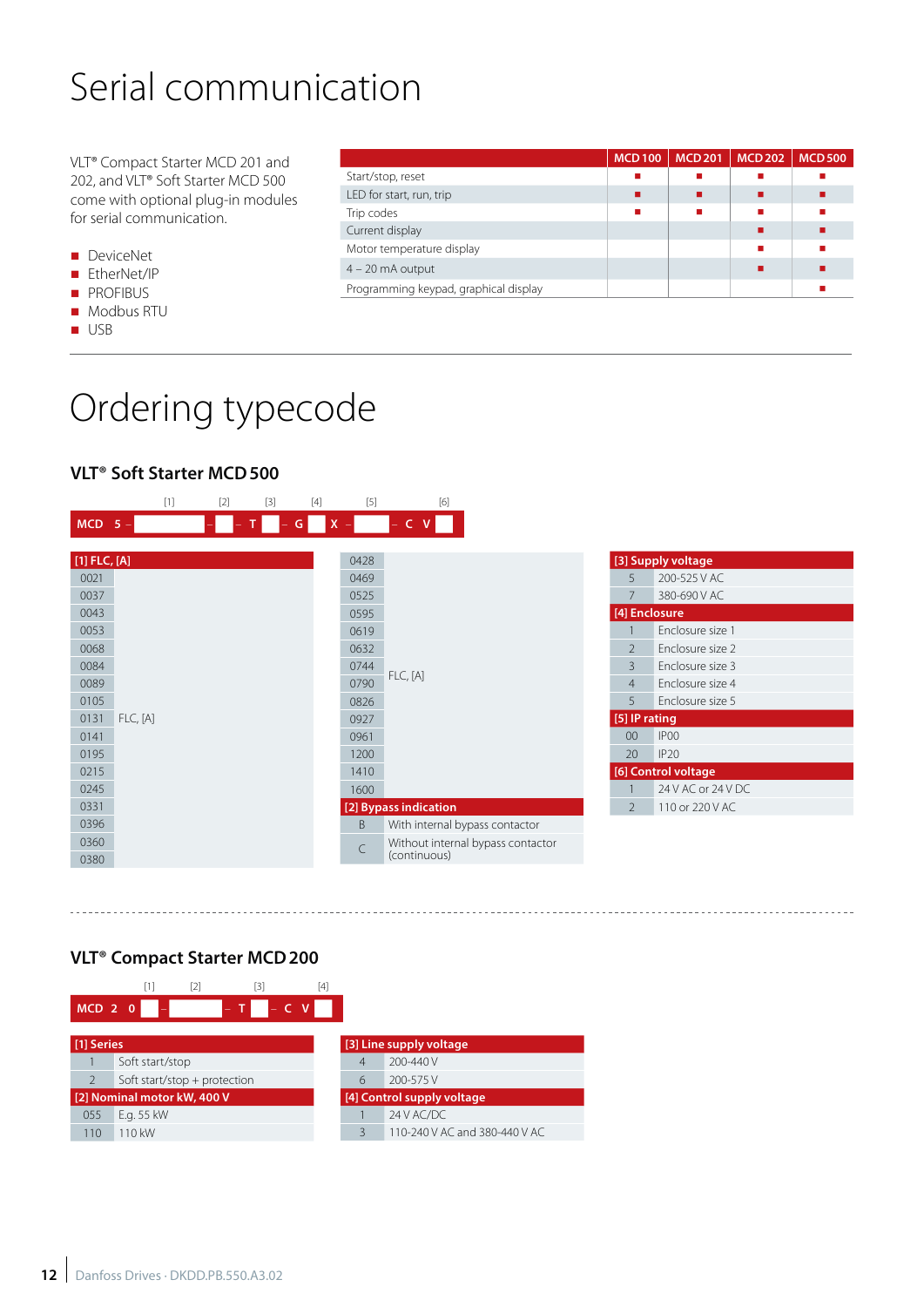# Size indications

## **VLT® Compact Starter MCD201/MCD202 VLT® Soft Start Controller MCD100**

| <b>Power size</b><br>(kW) | <b>Rated current</b><br>$AC-53b* (A)$ | <b>Approvals</b> |
|---------------------------|---------------------------------------|------------------|
| 7.5                       | 18 A: 4-6: 354                        |                  |
| 15                        | $34$ A: 4-6: 354                      |                  |
| 18                        | 42 A: 4-6: 354                        |                  |
| 22                        | 48 A: 4-6: 354                        | UL               |
| 30                        | $60A:4-6:354$                         | $C - UL$         |
| 37                        | 75 A: 4-6: 594                        | <b>CF</b><br>CCC |
| 45                        | 85 A: 4-6: 594                        | C-tick           |
| 55                        | 100 A: 4-6: 594                       | Lloyds           |
| 75                        | 140 A: 4-6: 594                       |                  |
| 90                        | 170 A: 4-6: 594                       |                  |
| 110                       | $200 \text{ A}$ : 4-6: 594            |                  |

*\* Example: AC 53b: 42 A: 4-6: 354 starting current max. 4 times FLC (42 A) in 6 seconds. 354 seconds minimum between starts.*

| <b>Power size</b><br>(kW) | <b>Rated current</b><br>(A)                   | <b>Approvals</b> |
|---------------------------|-----------------------------------------------|------------------|
| 1.5                       | $3 A: 5-5:10$<br>(AC 53b)                     |                  |
| 7.5                       | $15 \text{ A}$ : 8-3:<br>100-3000<br>(AC 53a) | UL, CE           |
| 11                        | 25 A: 6-5:100-480<br>(AC 53a)                 |                  |

## **Size indication for VLT® Soft Starter MCD 500**

| <b>Motor size</b>                  | <b>Enclosure</b><br>type | <b>Starts per</b><br>hour | Max. FLC | Rated FLC (40° C, 1000 m),<br>outside delta motor connection |                                            |                        |                           |                        |                           |  |
|------------------------------------|--------------------------|---------------------------|----------|--------------------------------------------------------------|--------------------------------------------|------------------------|---------------------------|------------------------|---------------------------|--|
| (kW)<br>@400V                      |                          |                           |          |                                                              | Light 300%, 30s,<br><b>Internal bypass</b> | <b>Internal bypass</b> | Medium 400%, 20s,         | Heavy 450%, 30s,       | <b>Internal bypass</b>    |  |
| 11                                 |                          | 10                        | 23       | 21                                                           |                                            |                        | 17                        |                        | 15                        |  |
| 18.5                               | G1                       | 10                        | 43       |                                                              | 37                                         | 31                     |                           | 26                     |                           |  |
| 22                                 | (no fan)                 | 10                        | 50       | 43                                                           |                                            | 37                     |                           | 30                     |                           |  |
| 25                                 |                          | 10                        | 53       | 53                                                           |                                            | 46                     |                           | 37                     |                           |  |
| 30                                 |                          | 6                         | 76       | 68                                                           |                                            | 55                     |                           | 47                     |                           |  |
| 37                                 | G1                       | 6                         | 97       | 84                                                           |                                            | 69                     |                           | 58                     |                           |  |
| 45                                 |                          | 6                         | 100      | 89                                                           |                                            | 74                     |                           | 61                     |                           |  |
| 55                                 |                          | 6                         | 105      | 105                                                          |                                            | 95                     |                           | 78                     |                           |  |
| 60                                 |                          | 6                         | 145      |                                                              | 131                                        | 106                    |                           |                        | 90                        |  |
| 75                                 | G <sub>2</sub>           | 6                         | 170      | 141                                                          |                                            | 121                    |                           | 97                     |                           |  |
| 90                                 |                          | 6                         | 200      | 195                                                          |                                            | 160                    |                           | 134                    |                           |  |
| 110                                |                          | 6                         | 220      | 215                                                          |                                            | 178                    |                           | 149                    |                           |  |
| 110                                |                          | 6                         | 245      | 245                                                          |                                            | 194                    |                           | 169                    |                           |  |
| 160                                | G2x                      | 6                         | 331      |                                                              | 331                                        |                        | 266                       |                        | 229                       |  |
| 200                                |                          | 6                         | 396      |                                                              | 396                                        |                        | 318                       |                        | 273                       |  |
| 250                                | G4x                      | 6                         | 469      |                                                              | 469                                        |                        | 383                       |                        | 326                       |  |
| 285                                |                          | 6                         | 525      |                                                              | 525                                        | 425                    |                           |                        | 364                       |  |
| 315                                |                          | 6                         | 632      |                                                              | 632                                        | 512                    |                           | 438                    |                           |  |
| 400                                |                          | 6                         | 744      | 744                                                          |                                            | 606                    |                           |                        | 516                       |  |
| 450                                |                          | 6                         | 826      | 826                                                          |                                            | 684                    |                           | 571                    |                           |  |
| 500                                |                          | 6                         | 961      | 961                                                          |                                            | 796                    |                           | 664                    |                           |  |
| <b>Motor size</b><br>(kW)<br>@400V | <b>Enclosure</b><br>type | <b>Starts per</b><br>hour | Max. FLC | <b>Not</b><br>bypassed                                       | <b>External</b><br>bypass                  | <b>Not</b><br>bypassed | <b>External</b><br>bypass | <b>Not</b><br>bypassed | <b>External</b><br>bypass |  |
| 132                                | G3x                      | 6                         | 255      | 245                                                          | 255                                        | 195                    | 201                       | 171                    | 176                       |  |
| 185                                | G4x                      | 6                         | 360      | 360                                                          | 360                                        | 303                    | 310                       | 259                    | 263                       |  |
| 200                                |                          | 6                         | 380      | 380                                                          | 380                                        | 348                    | 359                       | 292                    | 299                       |  |
| 220                                |                          | 6                         | 430      | 428                                                          | 430                                        | 355                    | 368                       | 301                    | 309                       |  |
| 315                                |                          | 6                         | 620      | 595                                                          | 620                                        | 515                    | 540                       | 419                    | 434                       |  |
| 335                                |                          | 6                         | 650      | 619                                                          | 650                                        | 532                    | 561                       | 437                    | 455                       |  |
| 445                                |                          | 6                         | 790      | 790                                                          | 790                                        | 694                    | 714                       | 567                    | 579                       |  |
| 500                                |                          | 6                         | 930      | 927                                                          | 930                                        | 800                    | 829                       | 644                    | 661                       |  |
| 650                                |                          | 6                         | 1200     | 1200                                                         | 1200                                       | 1135                   | 1200                      | 983                    | 1071                      |  |
| 750                                | G5x                      | 6                         | 1410     | 1410                                                         | 1410                                       | 1187                   | 1319                      | 1023                   | 1114                      |  |
| 850                                |                          | 6                         | 1600     | 1600                                                         | 1600                                       | 1433                   | 1600                      | 1227                   | 1353                      |  |

*Note: Optimize your selection with WinStart Soft Starter PC tool.*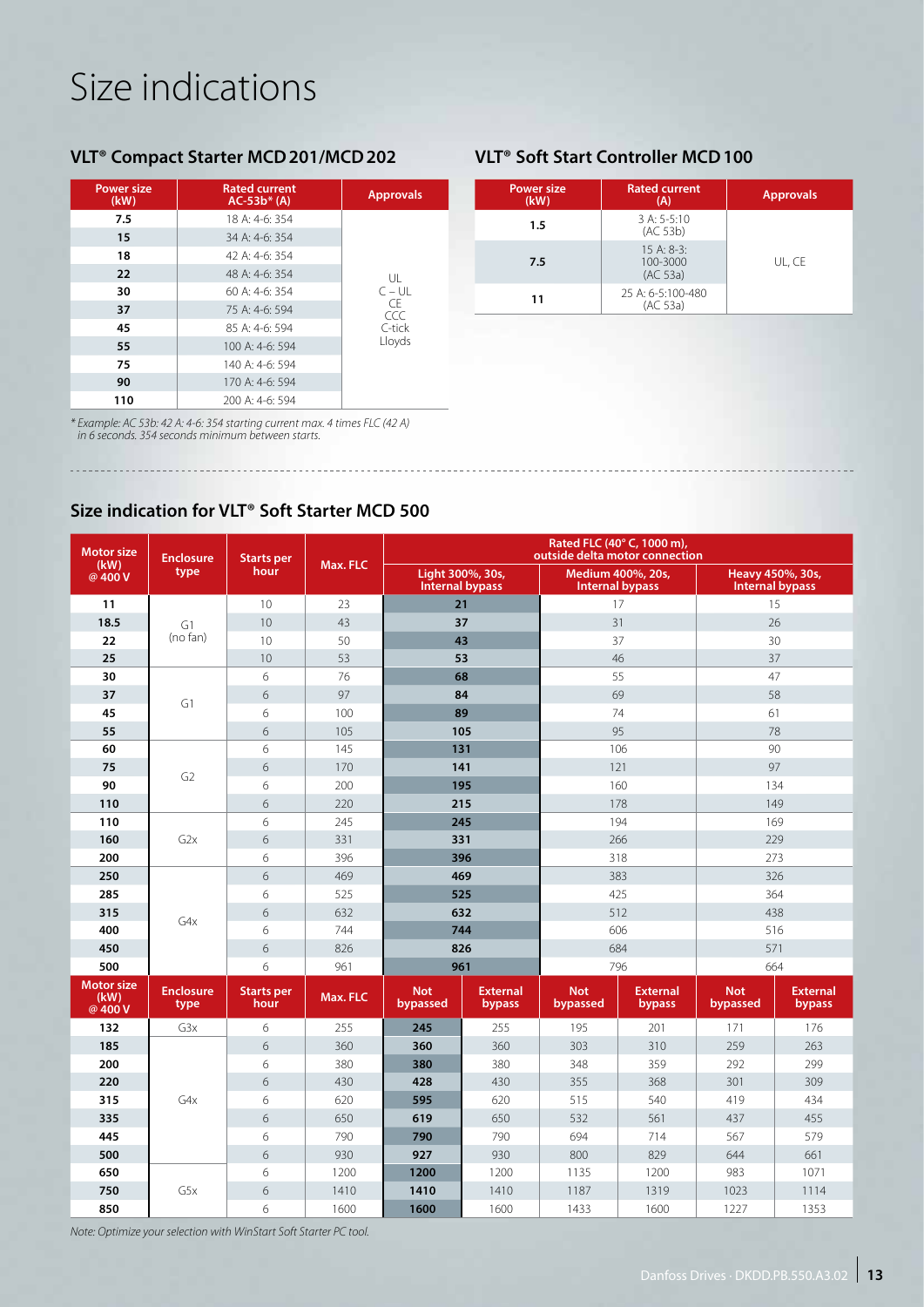# Specifications

| <b>VLT<sup>®</sup> Soft Starter MCD 500</b>                                                                                                                                                                                                                                                                                                                                                                                                                                                                                                | <b>VLT<sup>®</sup> Soft Start Controller MCD 100</b>                                                                                                  |
|--------------------------------------------------------------------------------------------------------------------------------------------------------------------------------------------------------------------------------------------------------------------------------------------------------------------------------------------------------------------------------------------------------------------------------------------------------------------------------------------------------------------------------------------|-------------------------------------------------------------------------------------------------------------------------------------------------------|
| <b>Type</b>                                                                                                                                                                                                                                                                                                                                                                                                                                                                                                                                |                                                                                                                                                       |
| • The total motor starter solution.<br>Provides advanced control methods for starting and stopping<br>and protection of motor and application                                                                                                                                                                                                                                                                                                                                                                                              | A true "fit and forget" soft starter for DIN rail mount,<br>MCD 100 provides basic soft start and stop function                                       |
| Concept                                                                                                                                                                                                                                                                                                                                                                                                                                                                                                                                    |                                                                                                                                                       |
| ■ Enhanced soft start and soft stop<br>• Motor and system protection<br>■ 7.5-850 kW @ 400 V (21-1600A)<br>200-690 V mains voltage<br>■ 110-220 V AC or 24V AC/DC control supply<br>■ 3-phase SCR control                                                                                                                                                                                                                                                                                                                                  | ■ Soft start<br>Soft stop<br>$\blacksquare$ 0.1-11 kW @ 400 V<br>208-600 V mains voltage<br>■ 24-480 V AC/DC control voltage<br>■ 2-phase SCR control |
| Start/stop                                                                                                                                                                                                                                                                                                                                                                                                                                                                                                                                 |                                                                                                                                                       |
| • Adaptive Acceleration Control (AAC)<br>■ Current limit start<br>Current ramp start<br>• Dual parameter function<br>$\blacksquare$ Kick-start<br>$\blacksquare$ Jog                                                                                                                                                                                                                                                                                                                                                                       | ■ Timed voltage ramp-up<br>■ Adjustable start torque<br>Selectable kick-start function                                                                |
| Adaptive Deceleration Control (AAC)<br>TVR soft stop (Timed Voltage Ramp)<br>$\blacksquare$ Coast to stop<br>• DC brake function – three phase<br>Soft brake function                                                                                                                                                                                                                                                                                                                                                                      | ■ Timed voltage ramp-down                                                                                                                             |
| <b>Protection</b>                                                                                                                                                                                                                                                                                                                                                                                                                                                                                                                          |                                                                                                                                                       |
| Same as MCD 202 and:<br>Under current<br>Current imbalance<br>Starter overtemperature<br>$\blacksquare$ Restart delay<br>• Warning before trips<br>Adjustable phase imbalance sensitivity<br>- Programmable input trip<br>- Individual phase loss trips<br>- Individual shorted SCR trips<br>- Int. bypass relay overload<br>- Int. bypass relay fail<br>Fully adjustable protections<br>• Network communication timeout<br>Heatsink overtemperature<br><b>Battery/clock failure</b><br>■ Supply frequency<br>$\blacksquare$ External trip |                                                                                                                                                       |
| Output                                                                                                                                                                                                                                                                                                                                                                                                                                                                                                                                     |                                                                                                                                                       |
| Three programmable output relays:<br>Programmable analogue output<br>• Motor thermistor                                                                                                                                                                                                                                                                                                                                                                                                                                                    |                                                                                                                                                       |
| Control                                                                                                                                                                                                                                                                                                                                                                                                                                                                                                                                    |                                                                                                                                                       |
| • 8 language graphical display and keypad<br>Quick menu and appplication menu<br>Buttons for start, stop, reset and remote control<br>Inputs for two- or three-wire control                                                                                                                                                                                                                                                                                                                                                                | Universal two-wire control<br>Programmable via 3 rotary switches                                                                                      |
| Optional<br>• Modules for serial communication<br>■ VLT® Control Panel LCP 501<br>$\blacksquare$ PC software                                                                                                                                                                                                                                                                                                                                                                                                                               |                                                                                                                                                       |
| <b>Other features</b>                                                                                                                                                                                                                                                                                                                                                                                                                                                                                                                      |                                                                                                                                                       |
| $\blacksquare$ Bypass up to 961A (500 kW)<br>• Configurable bus bars from 360 A and up<br>• Operation timers<br>Jog - slow speed operation<br>Auto reset of fault situations<br>■ Emergency run<br>■ 99 event log<br>$\blacksquare$ Trip log<br>User programmable metering and monitoring<br>Simulation before connecting line voltage                                                                                                                                                                                                     | Extremely robust SCR design for unlimited number<br>of starts per hour, LED indication, IP20                                                          |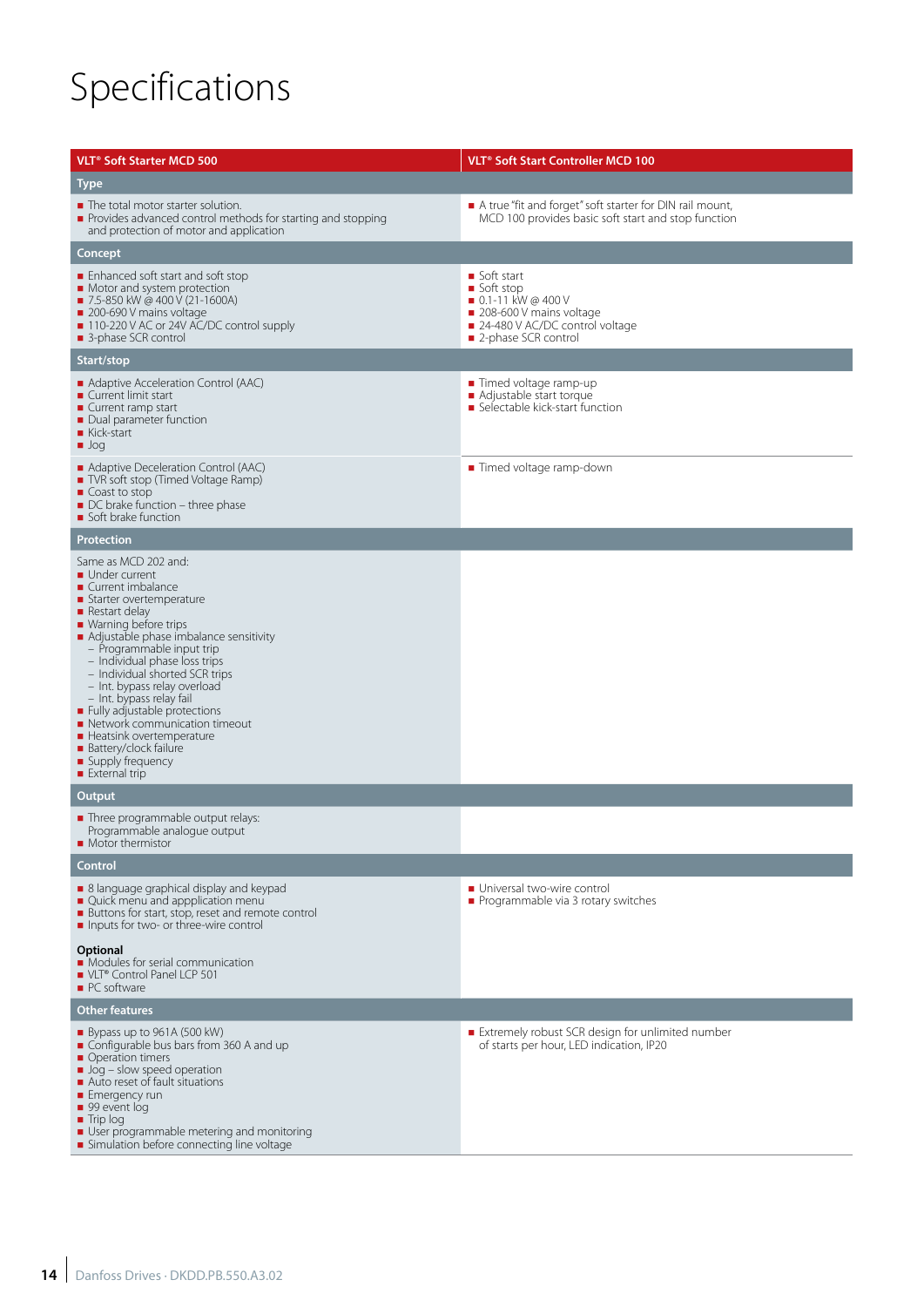| <b>VLT<sup>®</sup> Compact Starter MCD 201</b>                                                                                                                                                                                                  | <b>VLT<sup>®</sup></b> Compact Starter MCD 202                                                                                                                                                                                                  |  |  |  |  |  |
|-------------------------------------------------------------------------------------------------------------------------------------------------------------------------------------------------------------------------------------------------|-------------------------------------------------------------------------------------------------------------------------------------------------------------------------------------------------------------------------------------------------|--|--|--|--|--|
| Type                                                                                                                                                                                                                                            |                                                                                                                                                                                                                                                 |  |  |  |  |  |
| A physically compact starter providing basic soft start<br>and stop functionality                                                                                                                                                               | Physically similar to MCD 201 but providing enhanced soft start<br>functionality and various motor protection functions                                                                                                                         |  |  |  |  |  |
| Concept                                                                                                                                                                                                                                         |                                                                                                                                                                                                                                                 |  |  |  |  |  |
| Soft start<br>■ Soft stop<br>■ 7.5-110 kW @ 400 V<br>200-575 V mains voltage<br>110-440 V AC or 24 V AC/DC control supply<br>2-phase SCR control                                                                                                | ■ Current limit start<br>■ Soft stop<br>Motor protection<br>■ 7.5-110 kW @ 400 V<br>200-575 V mains voltage<br>■ 110-440 V AC or 24 V AC/DC control supply<br>■ 2-phase SCR control                                                             |  |  |  |  |  |
| Start/stop                                                                                                                                                                                                                                      |                                                                                                                                                                                                                                                 |  |  |  |  |  |
| ■ Timed voltage ramp-up<br>Adjustable initial torque                                                                                                                                                                                            | ■ Current limit start<br>Initial current ramp-up                                                                                                                                                                                                |  |  |  |  |  |
| ■ Timed voltage ramp-down                                                                                                                                                                                                                       | ■ Timed voltage ramp-down                                                                                                                                                                                                                       |  |  |  |  |  |
| Protection                                                                                                                                                                                                                                      |                                                                                                                                                                                                                                                 |  |  |  |  |  |
|                                                                                                                                                                                                                                                 | Motor overload (adjustable trip class)<br>■ Excess start time<br>Reverse phase rotation<br>Motor thermistor input<br>Shorted SCR - no start<br>Supply fault $-$ no start<br>Instantaneous overload                                              |  |  |  |  |  |
| Output                                                                                                                                                                                                                                          |                                                                                                                                                                                                                                                 |  |  |  |  |  |
| One output relay:<br>Line contactor control                                                                                                                                                                                                     | Two output relays:<br>- Line contactor control<br>- Run contactor or trip function                                                                                                                                                              |  |  |  |  |  |
| Control                                                                                                                                                                                                                                         |                                                                                                                                                                                                                                                 |  |  |  |  |  |
| Two- or three-wire control<br>Programmable via 3 rotary switches<br>Reset push button<br><b>Optional</b><br>• Modules for serial communication                                                                                                  | Two- or three-wire control<br>Programmable via 8 rotary switches<br>Reset push button<br>Optional<br>• Modules for serial communication                                                                                                         |  |  |  |  |  |
| Remote operator kit<br>• PC software                                                                                                                                                                                                            | Remote operator kit<br>• PC software                                                                                                                                                                                                            |  |  |  |  |  |
| <b>Other features</b>                                                                                                                                                                                                                           |                                                                                                                                                                                                                                                 |  |  |  |  |  |
| Integral SCR bypass for minimum physical size and<br>heat dissipation during nominal operation<br>■ LED status indication<br>$\blacksquare$ IP20 (7.5 - 55 kW @ 400 V)<br>$\blacksquare$ IP00 (75 - 110 kW @ 400 V)<br>Protection kit available | Integral SCR bypass for minimum physical size and<br>heat dissipation during nominal operation<br>■ LED status indication<br>$\blacksquare$ IP20 (7.5 - 55 kW @ 400 V)<br>$\blacksquare$ IP00 (75 - 110 kW @ 400 V)<br>Protection kit available |  |  |  |  |  |